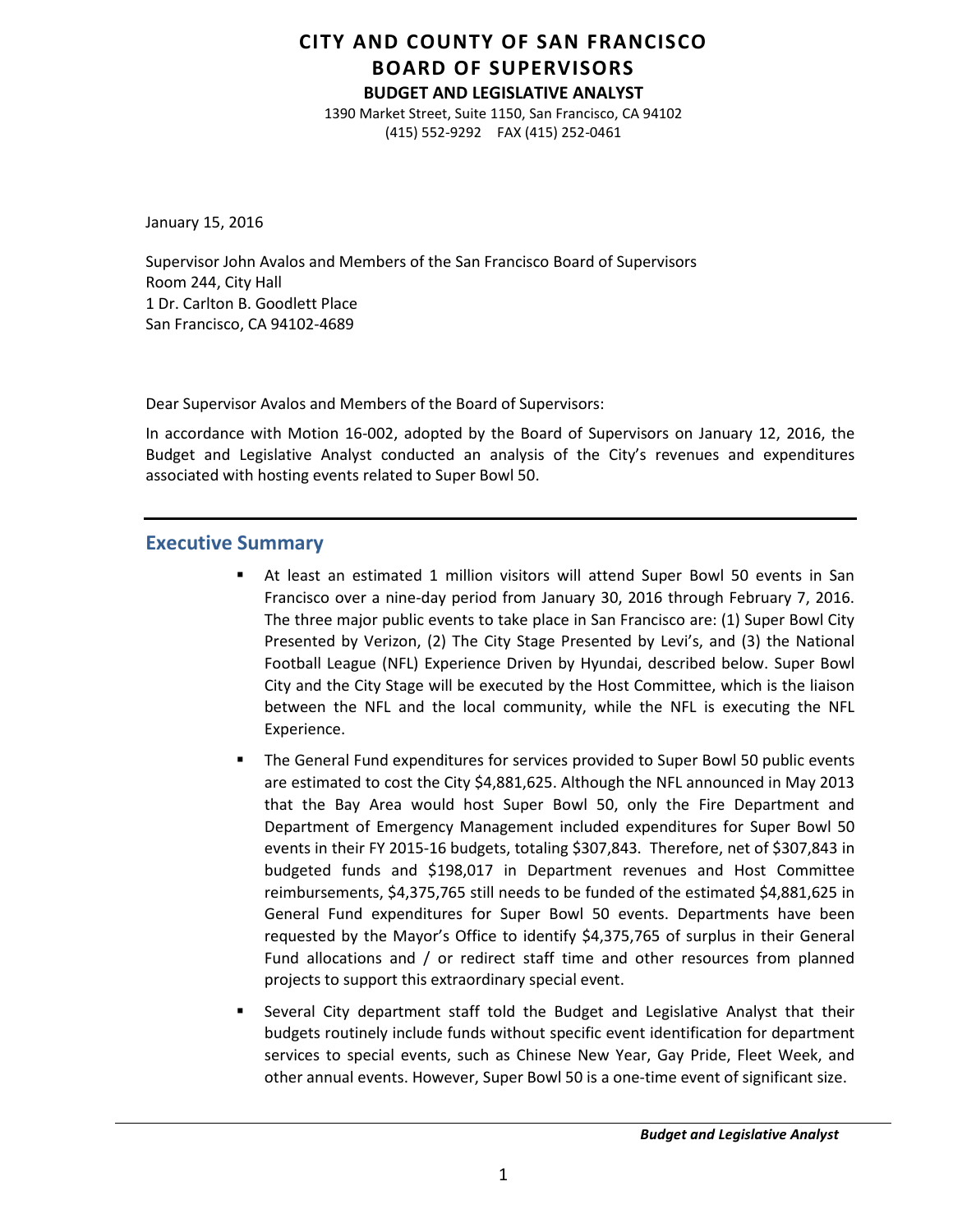The fact that City departments have now been able to identify General Fund surpluses in their FY 2015-16 budgets to pay for Super Bowl 50 events documents that the City departments' budgets have surpluses that were not accurately reported to the Board of Supervisors during its FY 2015-16 budget review. This fact represents a nondisclosure to the Board of Supervisors of significant expenditures to be incurred on Super Bowl 50 events and represents a disservice to the Board of Supervisors in the Board's review of the City's annual budget.

- There is no written agreement, other than the original Bid, between the City and the Host Committee or NFL on the roles and responsibilities of each party for Super Bowl 50 events in San Francisco. As part of the Bid, the Fire, Police, and Emergency Management Departments signed letters of assurance to not seek reimbursement from the NFL for providing additional public safety services in support of public events related to the Super Bowl. Neither the NFL nor the Host Committee has signed any other agreements with other City Departments. Only two City Departments, the Recreation and Park Department and the Fire Department, are to be reimbursed by the Host Committee for providing City services. Such reimbursements total only an estimated \$104,257 of the total estimated General Fund costs to the City of \$4,881,625.
- On the contrary, the City of Santa Clara has a an agreement with the Host Committee that outlines government services to support Super Bowl events and contains provision for reimbursement to the City of Santa Clara. That agreement was approved by the Santa Clara City Council. According to the Assistant City Manager, the City of Santa Clara has reached an agreement with the Host Committee to reimburse all City expenses associated with hosting Super Bowl 50, including public safety services, fire, and emergency medical services. The reimbursement from the Host Committee to Santa Clara is expected to be \$3,597,300 to cover all additional public safety and other government services.
- The Budget and Legislative Analyst recommends that the Board of Supervisors request the Mayor to immediately enter into a formal agreement, subject to Board of Supervisors approval, with the Host Committee that provides for full reimbursement of the City's estimated General Fund expenditures of \$4,881,625, as the City of Santa Clara has done. To not have such an agreement would result in a subsidy to the NFL and the Host Committee, which reportedly has raised \$50 million to pay for Super Bowl 50 events. As noted below, in 2013 the NFL reported \$9.2 billion in total revenues, which is larger than the City's FY 2015-16 budget of \$8.9 billion.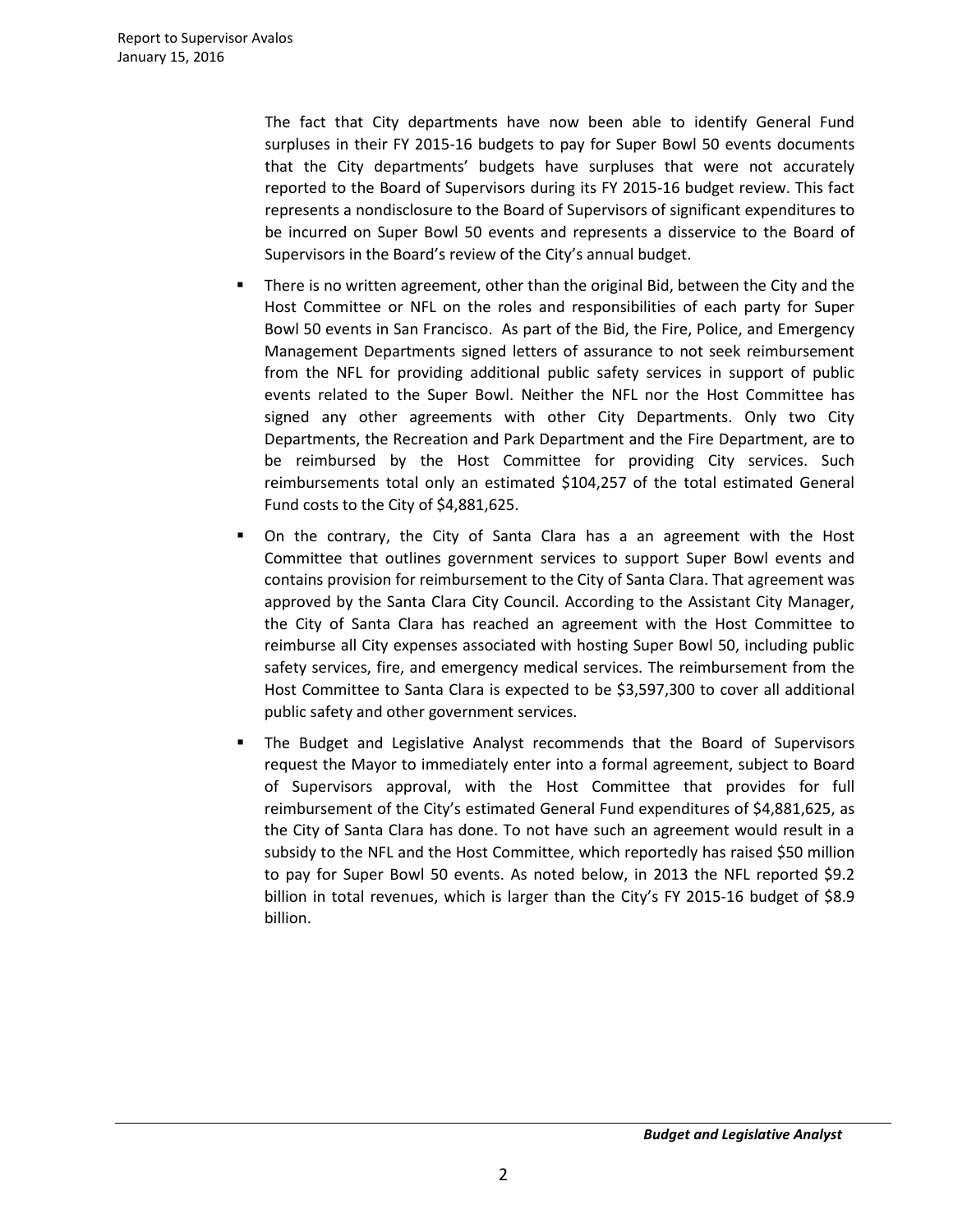# **1. The City's Bid for Super Bowl 50**

# **The Bid for Super Bowl 50**

In 2012, a group of private citizens formed the Super Bowl Regional Bid Committee to organize a bid for the San Francisco Bay Area to host Super Bowl 50. The formation and intention of the Bid Committee was endorsed by resolution of the Board of Supervisors (File 12-1040). The Bid Committee was composed of prominent Bay Area executives and former government officials.

The purpose of the Bid Committee was to work with City officials and other public and private sector stakeholders to put together a plan for the City and the region to host the Super Bowl and related events and present that plan to the National Football League (NFL) in an effort to acquire the rights to host Super Bowl 50. According to a January 12, 2016 memo from the Santa Clara City Manager's Office, the NFL required local jurisdictions proposing to host the Super Bowl to provide "assurances on public safety services, fire and emergency medical services and other government services to support the Super Bowl and related events." In May 2013, the NFL announced that the Bay Area would host Super Bowl 50.<sup>[1](#page-2-0)</sup> The Super Bowl 50 game is scheduled to take place in Santa Clara on Sunday February 7, 2016 with nine days of public and private events in San Francisco during the week before beginning on January 30, 2016.

City staff interviewed by the Budget and Legislative Analyst<sup>[2](#page-2-1)</sup> believe that the Bid outlined City services to be provided to support Super Bowl 50 events and outlined terms of reimbursement for these services. However, none of these staff had reviewed the Bid document or were able to furnish to the Budget and Legislative Analyst with such a Bid document. Because the Bid was not a contract for services, it did not require approval by the Board of Supervisors.

# **The Host Committee**

 $\overline{a}$ 

The Host Committee is in charge of all planning and production of Super Bowl 50 and associated events and is the liaison between National Football League and the local community.<sup>[3](#page-2-2)</sup> It is composed of a 49 professional staff and an advisory group of 43 prominent Bay Area residents of similar public profile to those on the Bid Committee (many on the Bid Committee are also on the Host Committee). According to one article in the San Francisco Chronicle, the Host Committee has raised \$50 million to pay for Super Bowl 50 events.<sup>[4](#page-2-3)</sup>

<span id="page-2-0"></span><sup>&</sup>lt;sup>1</sup> "Keith Bruce Tapped to Lead Bay Area Super Bowl Effort", Super Bowl 50 Host Committee: <http://tinyurl.com/z683jvg><br><sup>2</sup> Including Martha Cohen, Director of Special Events at the Mayor's Office, Bijan Karimi, Assistant De

<span id="page-2-1"></span>Department of Emergency Management; Assistant Deputy Chief Shane Francisco, Fire Department; and Dana Ketcham, Director of Property Management, Permits and Reservations at Recreation and Parks Department.<br><sup>3</sup> "About the Super Bowl 50 Host Committee", Super Bowl 50 Host Committee: http://tinyurl.com/hki6vli<br><sup>4</sup> Joe Garofoli, "Super

<span id="page-2-2"></span>

<span id="page-2-3"></span><http://tinyurl.com/jhojp9k>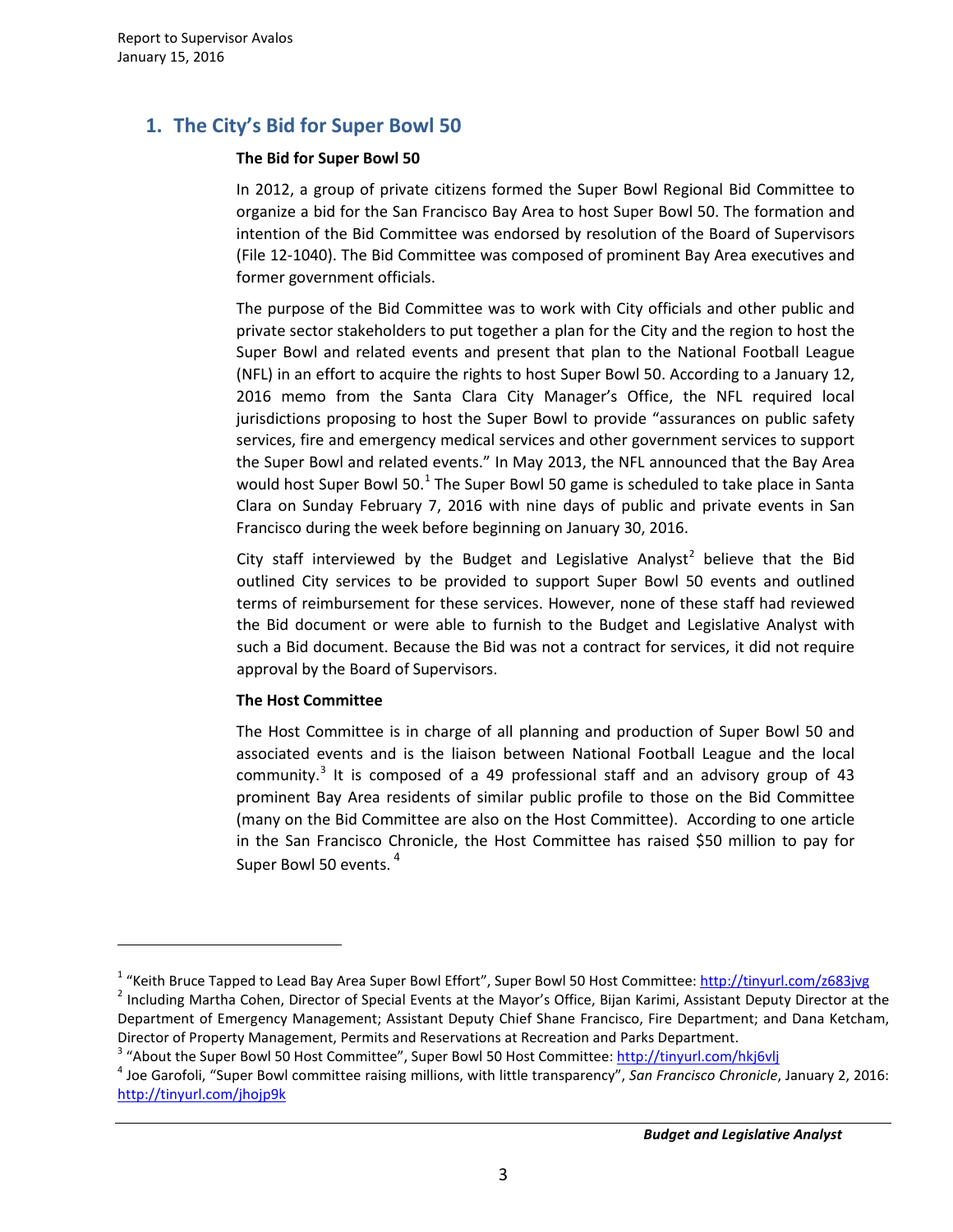$\overline{a}$ 

# **The National Football League**

The National Football League is a privately held for-profit organization that manages professional football in the United States. The NFL does not release detailed income and expense data. However in 2013, the NFL reported \$9.2 billion in total revenue and paid its top executive \$44 million in 2012.<sup>[5](#page-3-0)</sup> The NFL's major sources of revenue include television fees and merchandise licensing.

# **Public Events in San Francisco**

Although the Super Bowl game will take place in Santa Clara, there will be nine days of events in San Francisco leading up to the day of the game. The three major public events to take place in San Francisco are: (1) Super Bowl City Presented by Verizon, (2) The City Stage Presented by Levi's, and (3) the NFL Experience Driven by Hyundai, described below. Super Bowl City and the City Stage will be executed by the Host Committee while the NFL is executing the NFL Experience.

The Super Bowl 50 events in San Francisco will take place over a nine-day period from January 30 to February 7. Attendance is expected to be at least one million over the nine-day period.

# *Super Bowl City Presented by Verizon*

Super Bowl City will take place from January 30 to February 7 from The Embarcadero to Drumm Street, along Market Street, and in Justin Herman. Exhibit 1 below shows the outline of the Super Bowl City. Super Bowl City is a free, public event that will include large television screens, interactive games, live music, and other entertainment for Super Bowl fans.

<span id="page-3-0"></span><sup>5</sup> Ira Boudway, "The NFL's Secret Finances", *Bloomberg,* September 4, 2014[:http://tinyurl.com/hg4sw22](http://tinyurl.com/hg4sw22)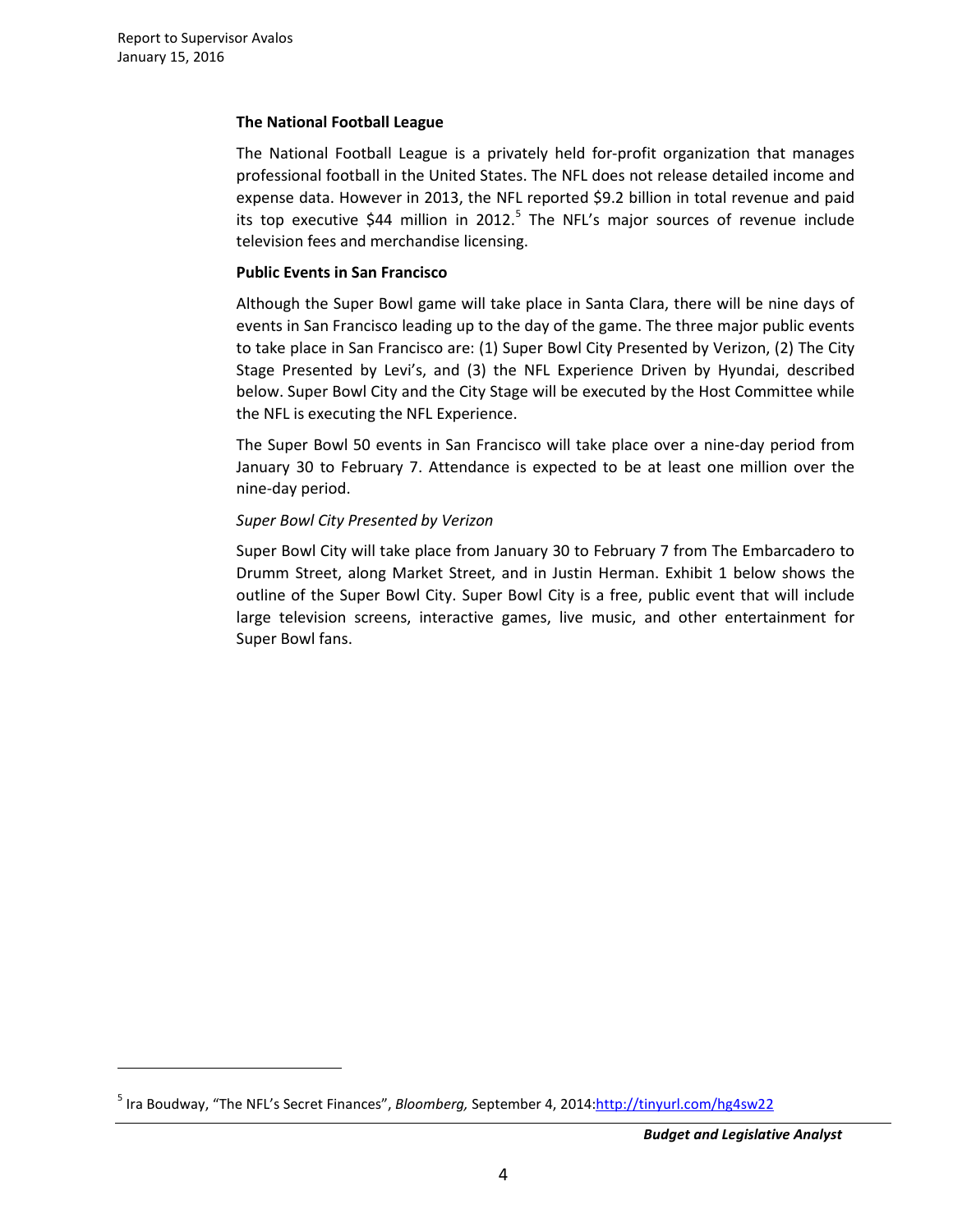

**Exhibit 1: Map of Super Bowl City**

Source: Department of Emergency Management

#### *The City Stage Presented by Levi's*

Within the Super Bowl City area in Sue Bierman Park, the Host Committee is executing a series of live music events during Super Bowl week. The complete list of performers has not been made publicly available as of January 15, 2016.

#### *NFL Experience Driven by Hyundai*

The NFL is executing the NFL Experience, a ticketed event at the Moscone Center from January 30 to February 7. The event includes digital and physical games, displays of Super Bowl history, and a gift shop to sell Super Bowl and NFL merchandise.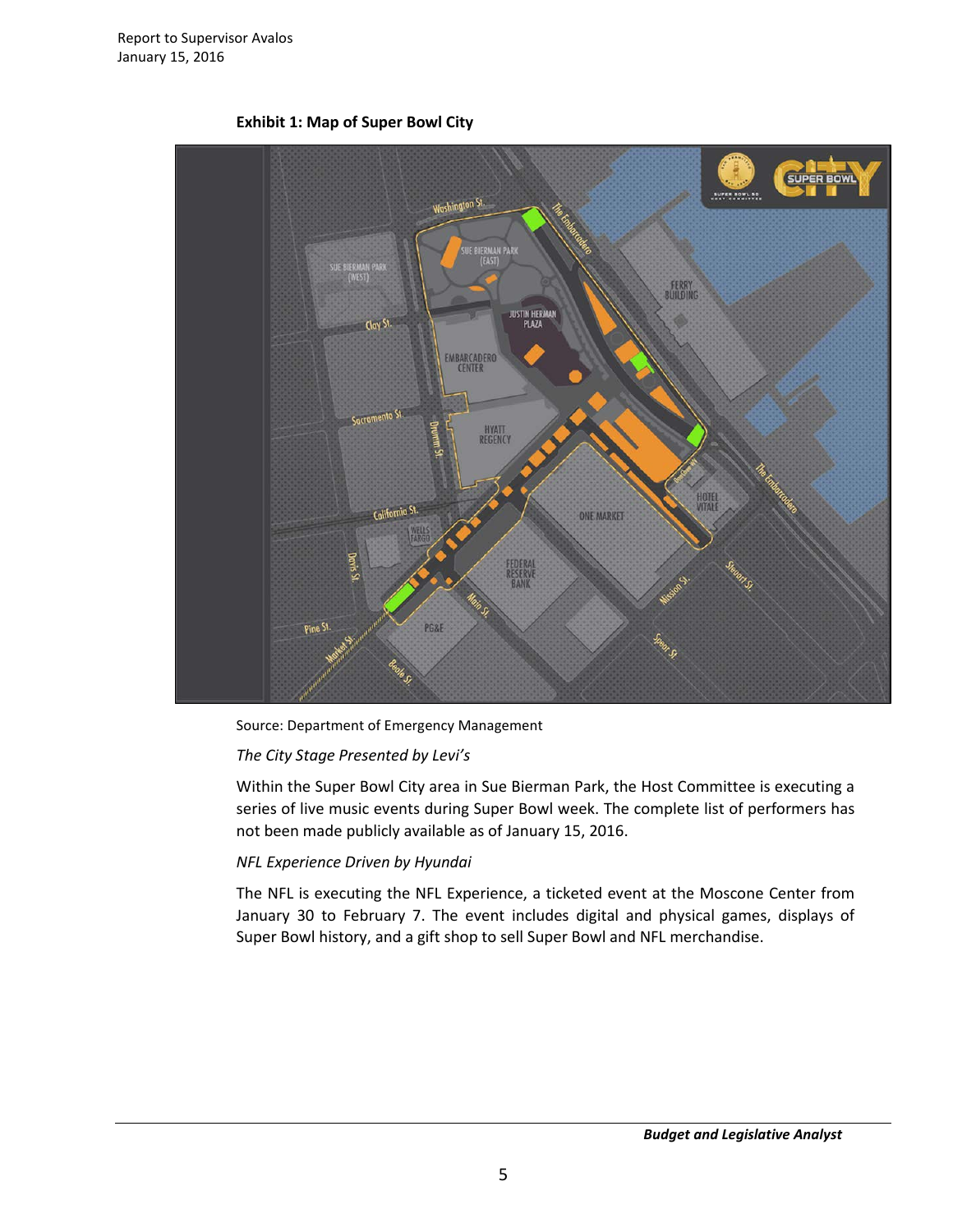# **2. City Departments' Estimated Expenditures for Services to Super Bowl 50**

Estimated General Fund expenditures to be incurred by the City for services provided to Super Bowl 50 public events are \$4,881,625, as shown in Exhibit 2 below. As shown below, the largest commitments of City services are by the San Francisco Municipal Transportation Agency (SFMTA) and the Police Department. These expenditure estimates are net of reimbursements or department revenues, such as Muni fare revenues.

| <b>General Fund</b><br><b>Departments</b> | <b>Estimated</b><br><b>Expenditures</b> | <b>Host Committee</b><br><b>Department</b><br><b>Reimbursement</b><br><b>Revenues</b> |           | <b>Net</b><br>Expenditures /<br>(Revenues) |
|-------------------------------------------|-----------------------------------------|---------------------------------------------------------------------------------------|-----------|--------------------------------------------|
| Economic and<br>Workforce<br>Development  | \$50,000                                | \$0                                                                                   | \$0       | \$50,000                                   |
| Fire <sup>a</sup>                         | 600,000                                 | 0                                                                                     | 40,000    | 560,000                                    |
| SFMTA <sup>b</sup>                        | 2,384,711                               | 45,841                                                                                |           | 2,338,870                                  |
| Police <sup>a</sup>                       | 1,500,000                               | 0                                                                                     | O         | 1,500,000                                  |
| <b>Status of Women</b>                    | 85,000                                  | 0                                                                                     | 0         | 85,000                                     |
| Dept. of Technology                       | 68,928                                  | ი                                                                                     | O         | 68,928                                     |
| <b>Recand Park</b>                        | 64,257                                  | 42,199                                                                                | 64,257    | (42, 199)                                  |
| Emergency<br>Management                   | 57,833                                  | 0                                                                                     | 0         | 57,833                                     |
| Public Works <sup>c</sup>                 | 38,447                                  | O                                                                                     | ∩         | 38,447                                     |
| Sheriff <sup>*</sup>                      | 32,449                                  | 5,720                                                                                 | 0         | 26,729                                     |
| <b>General Fund Total d</b>               | \$4,881,625                             | \$93,760                                                                              | \$104,257 | \$4,683,608                                |

## **Exhibit 2: The City's Estimated Net General Fund Expenditures for Services to Super Bowl 50 Public Events**

Source: Budget Analyst Survey of City Departments

<sup>a</sup> Police, Fire and Sheriff estimates represent the high estimate for expenditures and reimbursements

<sup>b</sup> SFMTA revenues of \$45,841 consist of \$108,241 in Muni fares offset by \$62,400 in lost parking meter revenues

 $c$  Department of Public Works expenditures are offset by \$29,305 funding from the Human Services Agency

d Total revenues and reimbursements equal \$198,017

The Port and Moscone Center estimate that net rent and other revenues from private Super Bowl 50 events hosted by the Host Committee or NFL will generate net non-General Fund revenues of \$490,338, shown in Exhibit 3 below.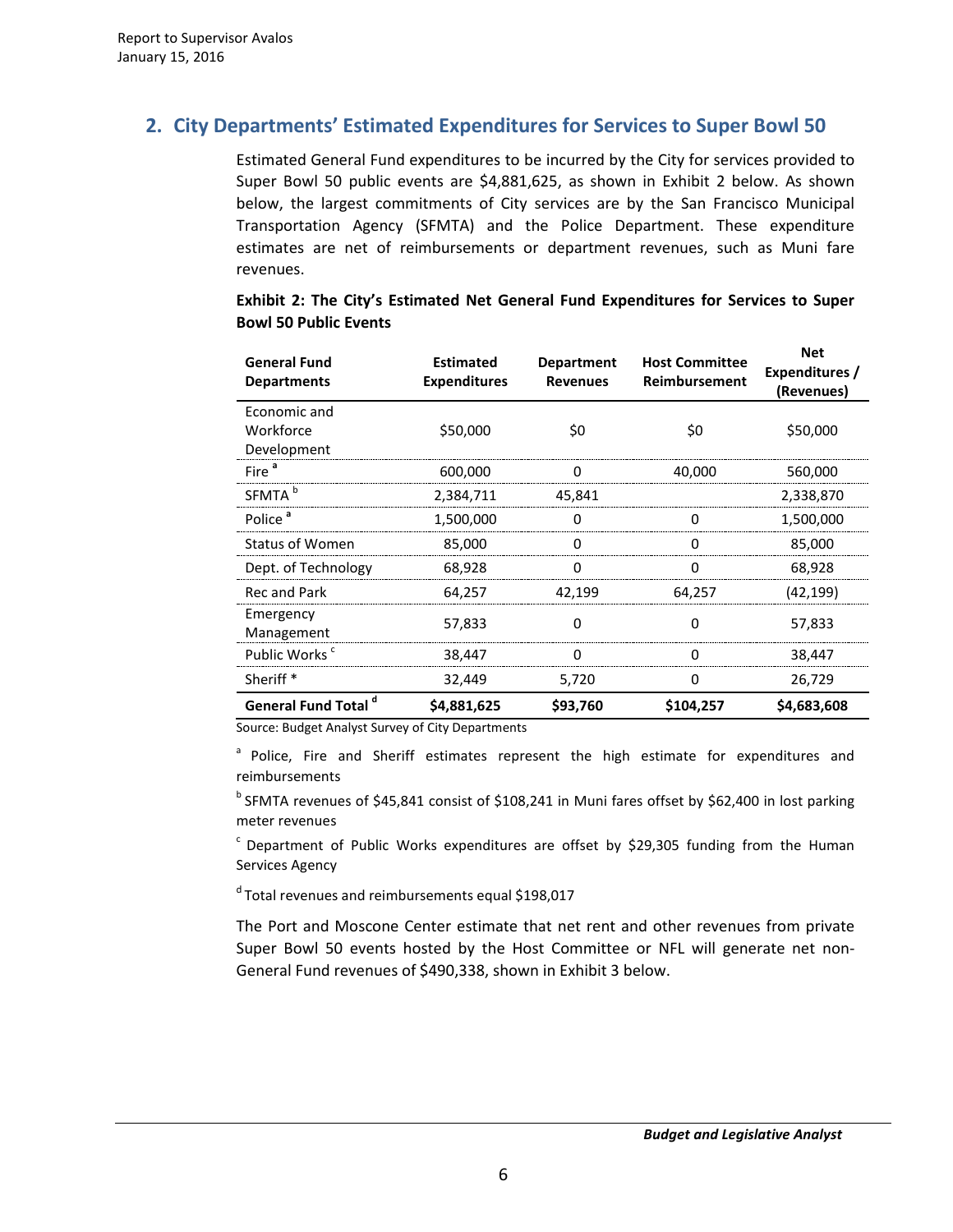$\overline{a}$ 

|                                | Rent, Fee, and        |                     |                     |
|--------------------------------|-----------------------|---------------------|---------------------|
| <b>Non-General Fund Depts.</b> | Other                 | <b>Expenditures</b> | <b>Net Revenues</b> |
|                                | Revenues <sup>6</sup> |                     |                     |
| Moscone Center                 | \$1,136,000           | (5700,000)          | \$436,000           |
| Port <sup>a</sup>              | 145.165               | (90,827)            | 54,338              |
| <b>Non-General Fund Total</b>  | \$1,281,165           | (\$790,827)         | \$490,338           |

**Exhibit 3: The Port and Moscone Center's Net Estimated non-General Fund Revenue from Super Bowl 50 Events**

Source: Budget Analyst Survey of City Departments

<sup>a</sup> The Port expects additional revenue from participation rents from its tenants, so the \$145,165 estimated revenue is a low-end estimate.

# **City departments did not include expenditures for Super Bowl 50 events in their FY 2015-16 budgets**

Although the NFL announced in May 2013 that the Bay Area would host Super Bowl 50, only the Fire Department and Department of Emergency Management included expenditures for Super Bowl 50 events in their FY 2015-16 budgets. The Fire Department included \$250,000 in their FY 2015-16 budget and the Department of Emergency Management included \$57,843, totaling \$307,843. Therefore, of the estimated \$4,881,625 in General Fund expenditures for Super Bowl 50 events, \$4,375,765 still needs to be funded net of the Departments' budgeted costs, expected revenues and expected Host Committee reimbursements totaling \$505,860.<sup>[7](#page-6-1)</sup>

Departments have been requested by the Mayor's Office to identify \$4,375,765 of surplus in their General Fund allocations and / or redirect staff time and other resources from planned projects to support this extraordinary special event. The potential surplus funding sources to fund these costs are summarized in Exhibit 4 below.

<span id="page-6-0"></span><sup>6</sup> Moscone Center revenue estimates include \$511,000 in hotel tax revenues generated by the Moscone Expansion District.

<span id="page-6-1"></span><sup>7</sup> The \$505,680 consists of \$307,843 in previously-budgeted funds and \$198,017 in expected department revenues and reimbursements, shown in Exhibit 2.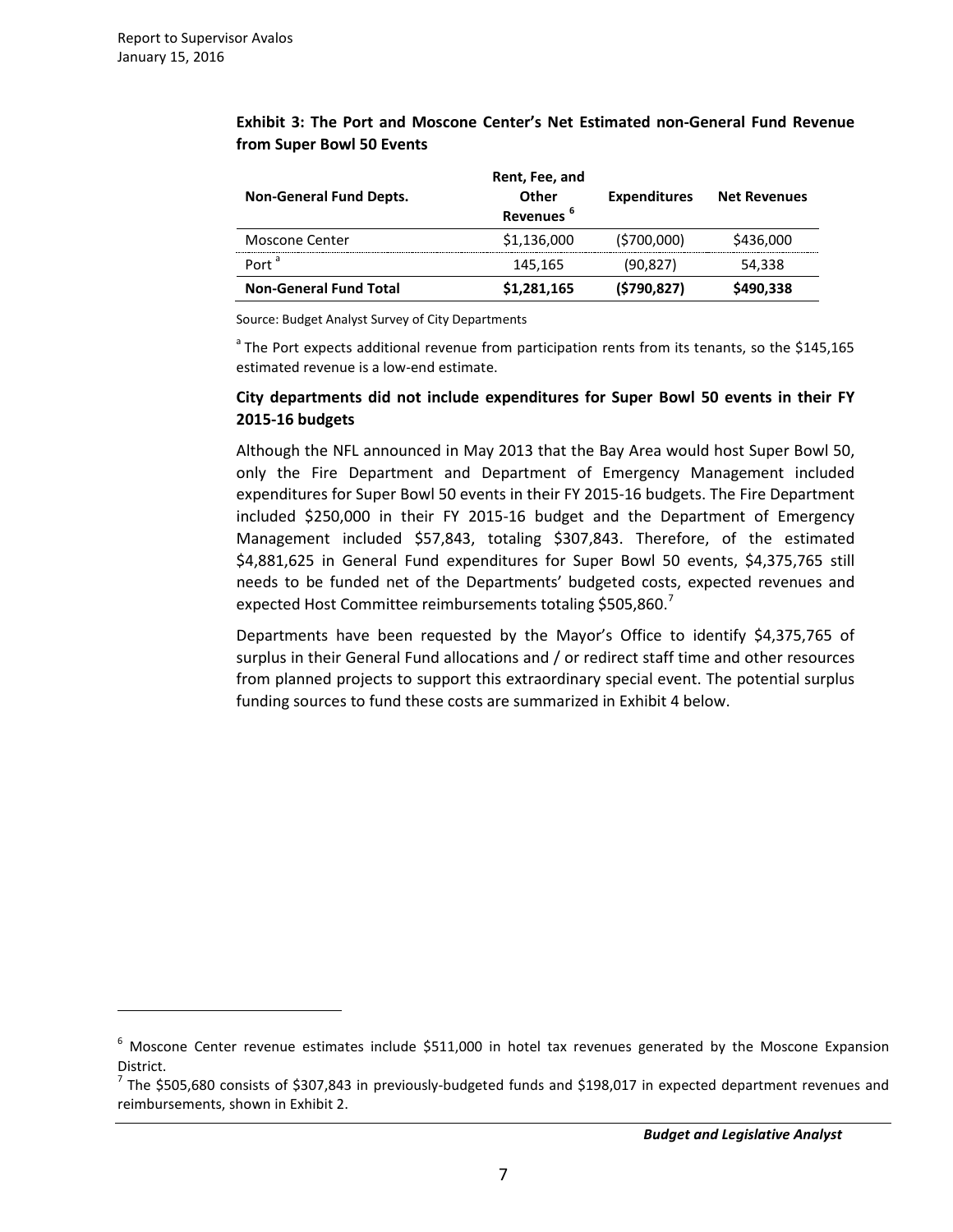| Dept.                            | <b>Sources of funds</b>                                                 |
|----------------------------------|-------------------------------------------------------------------------|
| Economic & Workforce Development | * Operating budget                                                      |
| Fire                             | * Budget allocation, Host Committee reimbursement and<br>salary savings |
| <b>SFMTA</b>                     | * Salary savings from attrition in non-Muni Divisions                   |
| Police                           | * Anticipated salary and fringe benefit savings                         |
| <b>Status of Women</b>           | * Salary savings from attrition                                         |
| Dept. of Technology              | * Redirection of staff / resources                                      |
| <b>Recand Park</b>               | * Host Committee reimbursement<br>* Permit fees                         |
| <b>Emergency Management</b>      | * Budget allocation                                                     |
| <b>Public Works</b>              | * Partially funded by H.S.A. Public Service Trainee program             |
| Sheriff                          | * Overtime savings                                                      |

**Exhibit 4: General Fund Sources for Super Bowl 50 Services**

Source: Budget and Legislative Analyst survey of City Departments

Several City department staff told the Budget and Legislative Analyst that their budgets routinely include funds for department services to special events, such as Chinese New Year, Gay Pride, Fleet Week, and other annual events. However, Super Bowl 50 is a onetime event of significant size, with the expectation that 1 million visitors will attend events in the City over a nine-day period.

As shown above in Exhibit 4, Departments were able to identify surplus in their General Fund allocations primarily using salary savings. Given that Departments expect to absorb these additional costs without reimbursement and without seeking supplemental appropriation from the Board of Supervisors, the Budget and Legislative Analyst concludes that the City Departments' budgets contain surpluses that were not accurately reported to the Board of Supervisors during its annual budget review. These surplus funds are not required for Departments to provide routine, mandated, or planned government services. The current practice of many Departments is to use anticipated surpluses to pay for unanticipated costs rather than explicitly budget for such costs.

The details of each City Department's costs, budget impact, and expected reimbursement are described in the attachment to this report.

# **Estimates for City tax revenues are not yet available**

During its planning process, the City did not conduct an analysis to estimate the net financial impact for the City to host the scheduled Super Bowl events. According to the Mayor's Budget Director in her January 12, 2016 memorandum, "the City anticipates a significant economic impact, including local tax revenues, related to the Super Bowl 50 events that otherwise would not have occurred". The Mayor's Office expects local tax revenues generated by Super Bowl 50 to offset the City's General Fund expenditures for these events, and has requested the Controller to conduct an independent analysis after the event to calculate the City's actual expenditures and revenues attributable to the Super Bowl 50 events.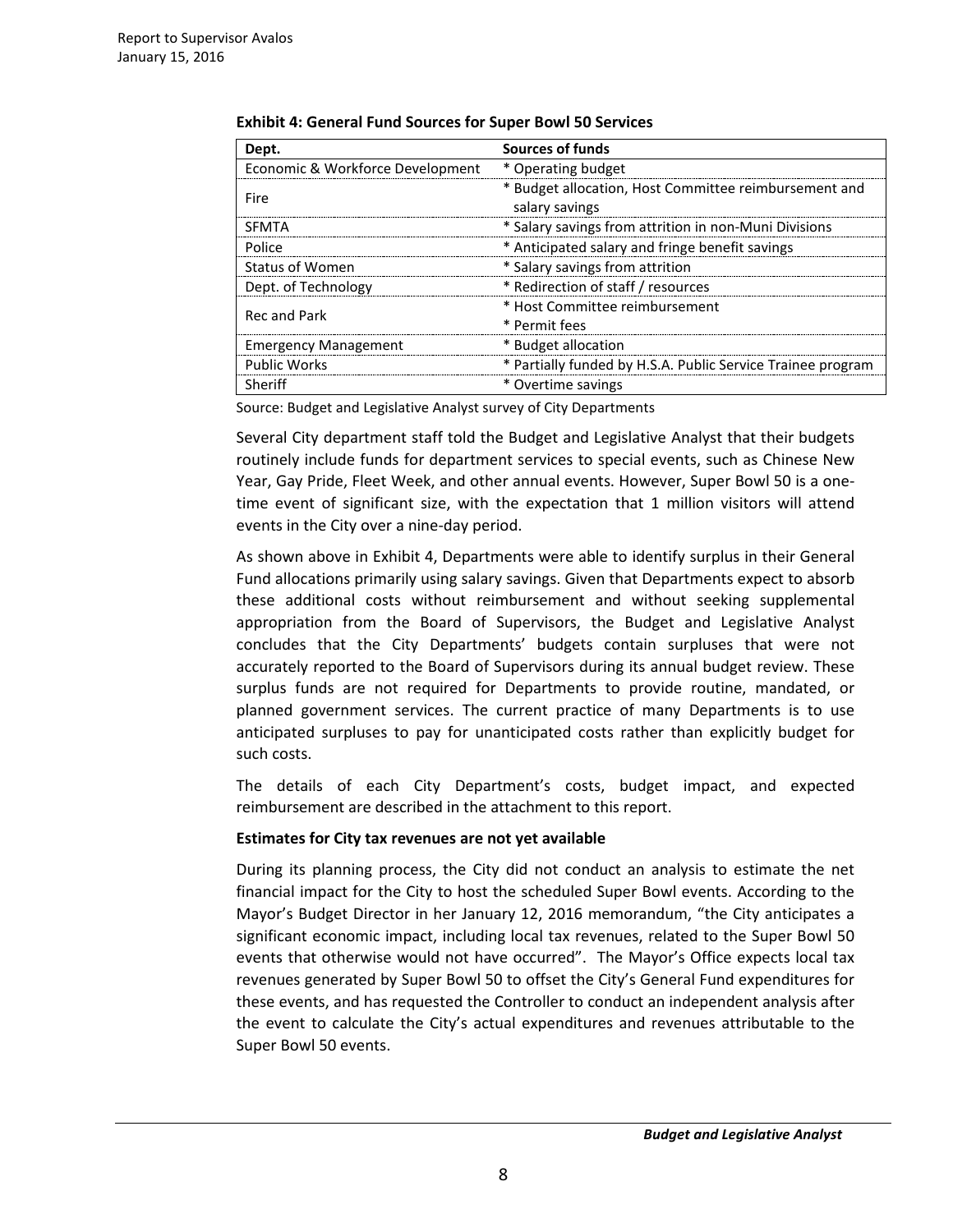# **3. Agreements Between the City, the Host Committee, and the NFL**

## **There is no written agreement between the Host Committee and the City**

Except for the Bid, there is no written agreement between the City and the Host Committee to provide or reimburse the City for government services to support Super Bowl 50 events. The Fire, Police, and Emergency Management Departments signed letters of assurance with the Host Committee to be included in the Bid packet that these Departments would not seek reimbursement from the NFL for costs to provide public safety services for Super Bowl 50. The letters of assurance do not preclude the City from seeking reimbursement from the Host Committee.

Only two City Departments, the Recreation and Park Department and the Fire Department, are to be reimbursed by the Host Committee for providing City services. The Recreation and Park Department has waived all park permits fees for Super Bowl City events in Justin Herman Plaza and Sue Bierman Park, which according to Department staff was required by the Bid. In turn, the Host Committee has agreed to reimburse all approved Recreation and Park staff time for staging the events. The Fire Department will provide ambulances in compliance with Emergency Medical Services Agency requirements for special events, and, according to Department staff, will be partially reimbursed by the Host Committee. No other City Department expects reimbursement from the Host Committee.

# **Santa Clara has a written agreement with the Host Committee to provide government services and for complete reimbursement of costs for services**

The City of Santa Clara has an agreement with the Host Committee that outlines government services to support Super Bowl events and contains provision for reimbursement. The Government Services Agreement and the reimbursement amount were both reviewed and approved by the Santa Clara City Council. According to the Assistant City Manager, the City of Santa Clara has reached an agreement with the Host Committee to reimburse all City expenses associated with hosting Super Bowl 50, including public safety services, fire, and emergency medical services. Santa Clara negotiated with the Host Committee for reimbursement after conducting an analysis of Super Bowl's expected fiscal impact, which was determined to be negative. The reimbursement from the Host Committee to Santa Clara is expected to be \$3,597,300 to cover all additional public safety and other government services. Santa Clara will review its actual spending after the event and bill the Host Committee for the complete amount spent.

#### **There is no written agreement between the City and the NFL**

There is no written agreement between the City and the NFL that outlines each party's service responsibilities or terms of reimbursement. The commitments the City made to not seek reimbursement from the NFL for public safety services were with the Host Committee.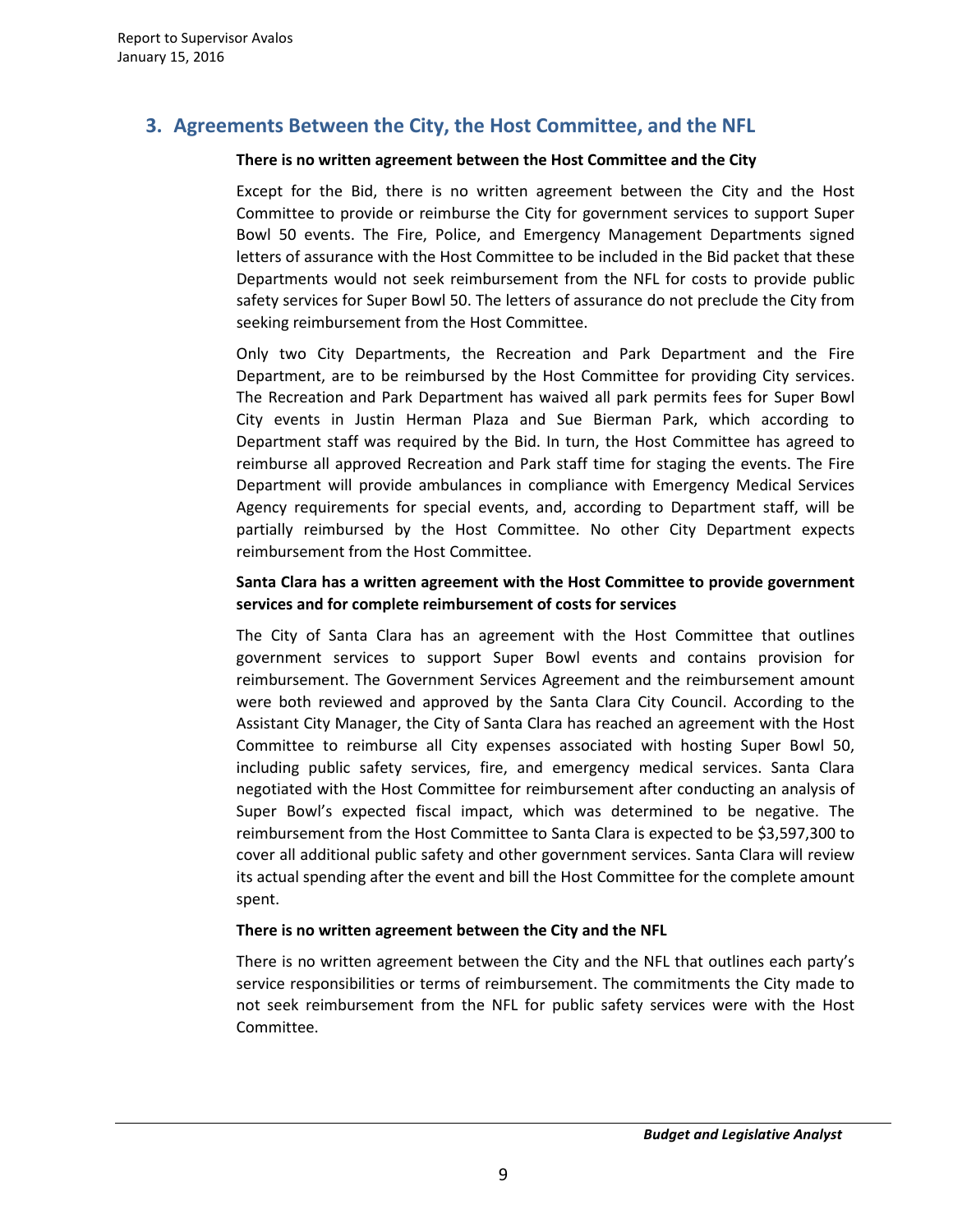#### **The City could seek reimbursement from the Host Committee**

The City does not routinely have agreements with major sports events that define City services or seek reimbursement for City expenditures. However, the Budget and Legislative Analyst has not been directed by the Board of Supervisors to determine whether reimbursement for City expenditures at other major sports events is appropriate. The City provides police, fire, transit and other services to Giants games, World Series events, and other events without receiving reimbursement. Additionally, as part of the Bid, the City agreed to not seek reimbursement from the NFL for the City's public safety expenditures.

However, as noted above, the City of Santa Clara has an agreement with the Host Committee to be reimbursed for the City's Super Bowl 50 expenditures. The City of San Francisco currently has no formal agreement with either the NFL or Host Committee, defining the roles and responsibilities of each party for hosting Super Bowl 50 events in San Francisco. The Board of Supervisors should request the Mayor to enter into a formal agreement with the Host Committee that provides for full reimbursement of the City's expenditures, as the City of Santa Clara has done.

# **Conclusion**

City Departments will have to identify \$4,375,765 of surplus funds in their General Fund allocations to absorb costs to provide additional government services to support Super Bowl 50 events. The City has no written agreement with the Host Committee or the NFL to be reimbursed for providing these government services. Santa Clara, which will host the Super Bowl game, is being fully reimbursed by the Host Committee for providing similar government services. The City should seek a similar reimbursement arrangement from the Host Committee to offset its General Fund costs.

# **Recommendation**

The Budget and Legislative Analyst recommends that the Board of Supervisors request the Mayor to immediately enter into a formal agreement, subject to Board of Supervisors approval, with the Host Committee that provides for full reimbursement of the City's estimated General Fund expenditures of \$4,881,625, as the City of Santa Clara has done.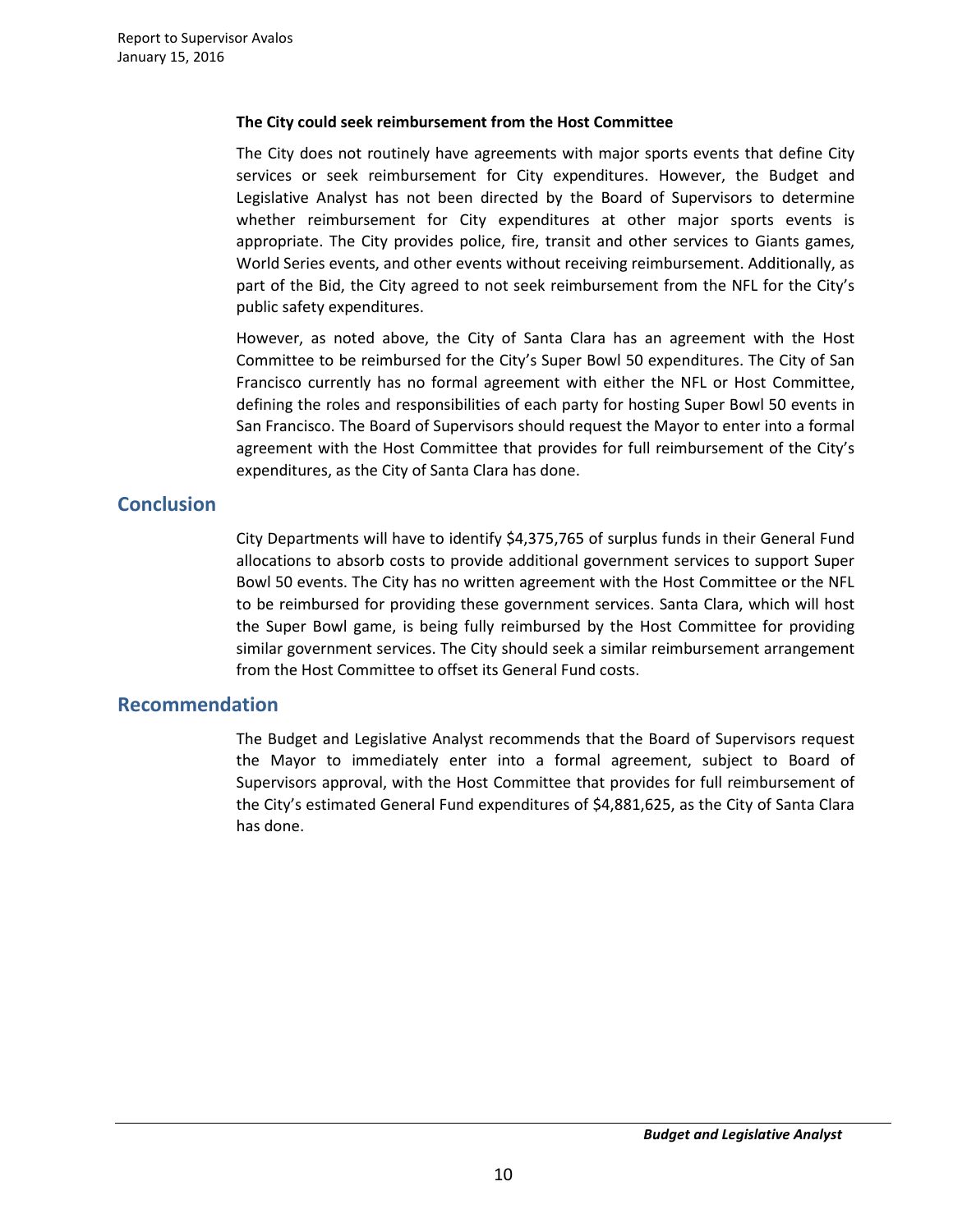Report to Supervisor Avalos January 15, 2016

Respectfully submitted,

Severin Campbell, Director Budget and Legislative Analyst's Office

*Project staff: Severin Campbell and Nicolas Menard* 

cc: President Breed Supervisor Campos Supervisor Cohen Supervisor Farrell Supervisor Kim Supervisor Mar Supervisor Peskin Supervisor Tang Supervisor Wiener Supervisor Yee

Mayor Lee City Administrator Clerk of the Board Jon Givner Kate Howard Controller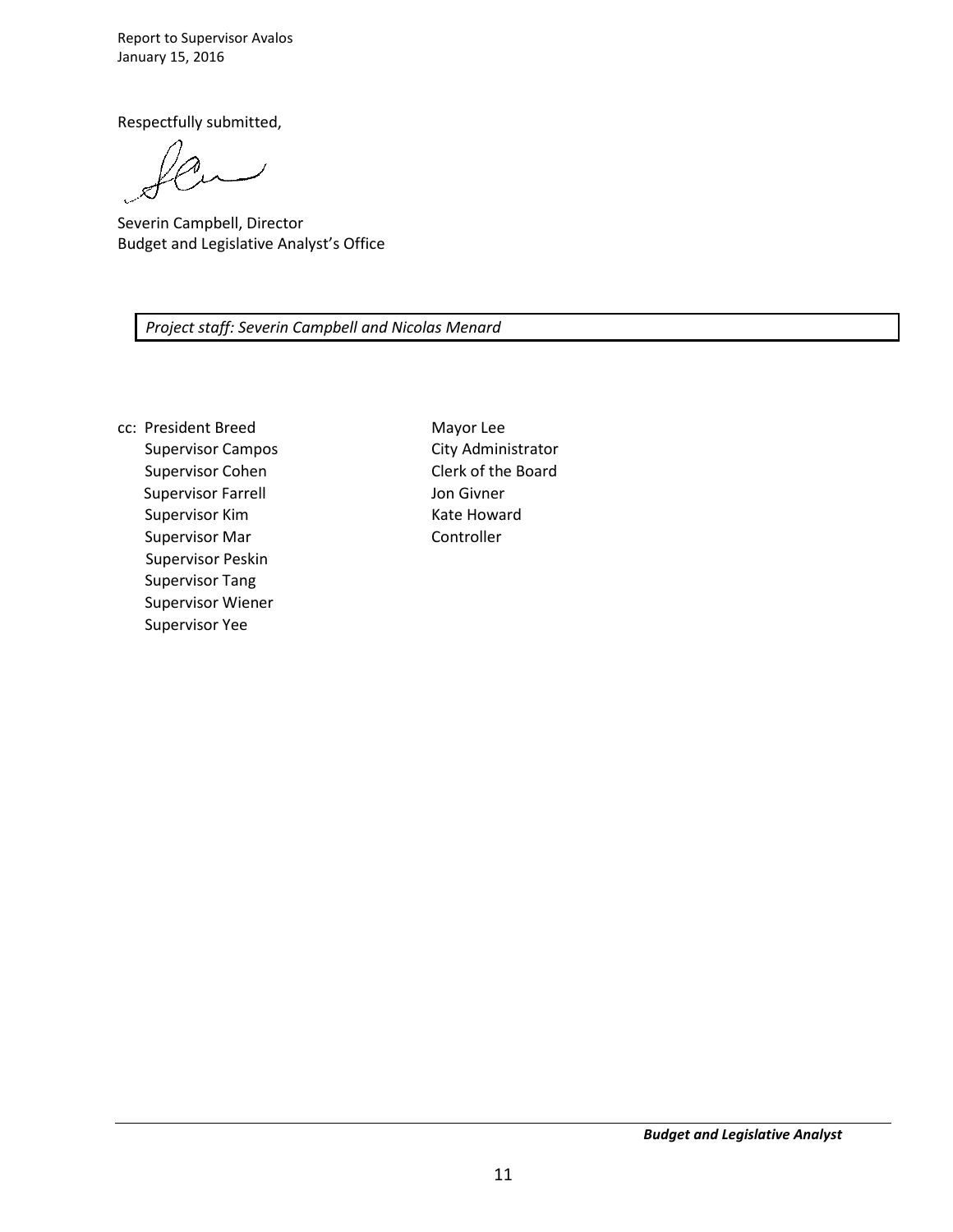# **Attachment: City Department Expenditures to Support Super Bowl 50**

## **Economic and Workforce Development**

# **Exhibit 5: Summary of Economic and Workforce Development Costs**

| Dept.                                       | Cost     | <b>Offset</b><br>Amount | <b>Offsets Description</b>                                                          | <b>Activities</b>                                                                                                    |
|---------------------------------------------|----------|-------------------------|-------------------------------------------------------------------------------------|----------------------------------------------------------------------------------------------------------------------|
| Economic<br>and<br>Workforce<br>Development | \$50,000 | \$0                     | *None: staff costs to<br>provide service would<br>occur regardless of Super<br>Bowl | * Coordinating local<br>hire for SB50 related<br>jobs<br>* Information<br>campaign to<br>encourage local<br>spending |

Source: Budget and Legislative Analyst survey of City Departments, Mayor's Budget Office

The Office of Economic and Workforce Develop (OEWD) is incurring staffing costs for two major projects: (1) coordinating and enforcing local hiring for Super Bowl related jobs and (2) implementing a campaign to encourage spending at local businesses. The staffing costs to provide these services are within their base budget for their workforce development and local business programs and would be incurred regardless of the Super Bowl, as these are routine functions of the Department. OEWD is not seeking reimbursement from the Host Committee or the NFL.

# **Fire Department**

#### **Exhibit 6: Summary of Fire Department Costs**

| Dept. | Cost                     | <b>Offset</b><br><b>Amount</b> | <b>Offsets Description</b>                                                                                                                            | <b>Activities</b>                                                                    |
|-------|--------------------------|--------------------------------|-------------------------------------------------------------------------------------------------------------------------------------------------------|--------------------------------------------------------------------------------------|
| Fire  | \$550,000 -<br>\$600,000 | \$300,000 -<br>\$350,000       | * Budget allocation of<br>\$250,000<br>* Reimbursement from Host<br>Committee of \$35,000 -<br>\$40,000<br>* Salary savings, \$260,000 -<br>\$315,000 | * Emergency<br><b>Medical Services</b><br>* Fire<br>Suppression<br>* Fire Inspection |

Source: Budget and Legislative Analyst survey of City Departments

As shown above in Exhibit 6, the Fire Department will incur an estimated \$550,000 - \$600,000 of overtime expenses to provide additional fire suppression, fire inspection, and emergency medical services for Super Bowl City and the NFL Experience. The bulk of the expected additional overtime will come from providing emergency medical services. The provision of these services is guided by Policy 7010 of the Emergency Medical Services Agency, which outlines minimum services levels for special events. The Department's overtime will be driven by staffing requirements for these special events and from maintaining minimum staffing levels Citywide in order to not interrupt citywide provision of emergency medical service.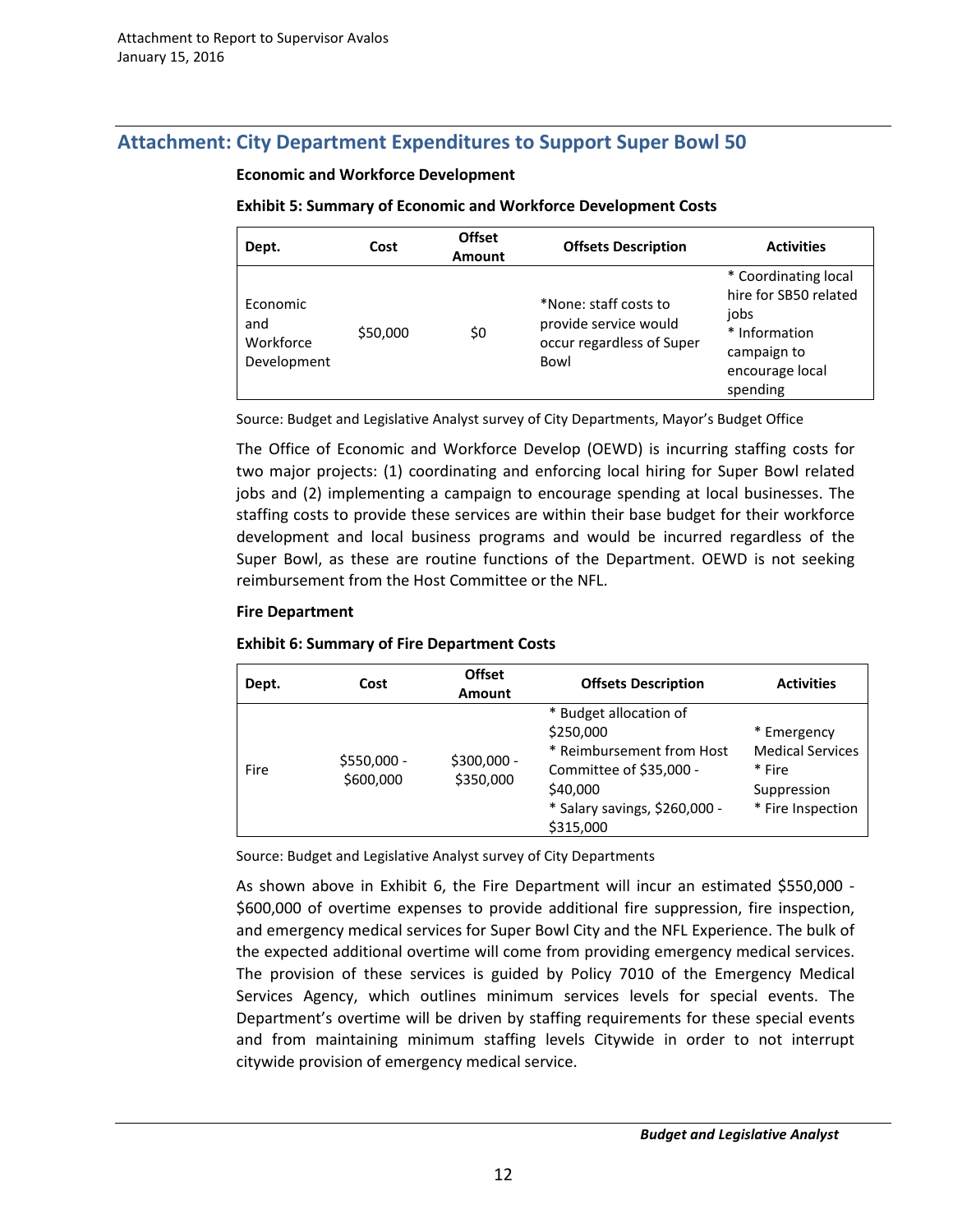The Fire Department was allocated \$250,000 in its FY 2015-16 budget to cover Super Bowl related overtime; however this will not be enough to cover the expected total cost of Department services to support the Super Bowl. To fund the remaining \$300,000 - \$350,000 of additional expected overtime, the Department is using General Fund salary savings that resulted from a Federal Emergency Management Agency Staffing for Adequate Fire and Emergency Response Grant. To support Super Bowl City, the Host Committee has agreed to partially reimburse the Fire Department for  $2 - 3$  Advanced Life Support Ambulances (depending on the day) for an estimated total of \$35,000 - \$40,000. However, because Policy 7010 requires the Department to provide more than 2 – 3 ambulances per day for this event, salary savings from the federal grant will used to cover the remaining estimated overtime costs of \$260,000 - \$315,000.

The Fire Department signed a letter of assurance with the Host Committee to be included in their Bid packet that it would not seek reimbursement from the NFL for costs to provide fire services for Super Bowl 50. However, there is no such agreement not to seek additional reimbursement from the Host Committee.

# **Municipal Transportation Agency**

| Dept.        | Cost        | <b>Offset</b><br><b>Amount</b> | <b>Offsets</b><br><b>Description</b> | <b>Activities</b>                                                                                                                                                            |
|--------------|-------------|--------------------------------|--------------------------------------|------------------------------------------------------------------------------------------------------------------------------------------------------------------------------|
| <b>SFMTA</b> | \$2,384,711 | \$45.841                       | Additional fare<br>revenue           | * Additional muni transit<br>(51, 370, 823)<br>* Additional parking<br>enforcement (\$734,035)<br>* Communication campaign<br>( \$194, 350)<br>* Planning & Misc. (\$85,502) |

#### **Exhibit 7: Summary of Municipal Transportation Agency Cost**

Source: Budget and Legislative Analyst survey of City Departments

The Municipal Transportation Agency (SFMTA) expects to incur an additional \$2,384,711 of additional services to support Super Bowl 50 events. Of the total amount, more than 87% or \$2,098,423 is due to additional staffing costs. Additional buses and trolleys will run while Super Bowl events are taking place, causing an estimated \$1,370,823 in additional transit services to support larger than normal visitors to the City. The SFMTA will also spend an additional \$734,035 on parking enforcement during the Super Bowl, \$194,350 for a communication campaign to inform users of re-routings, and \$85,502 for planning and taxi signage.

The SFMTA is expecting additional fare revenue to offset an estimated \$45,841 from its total costs. The Agency does not expect to be reimbursed from the Host Committee or the NFL for providing these additional services.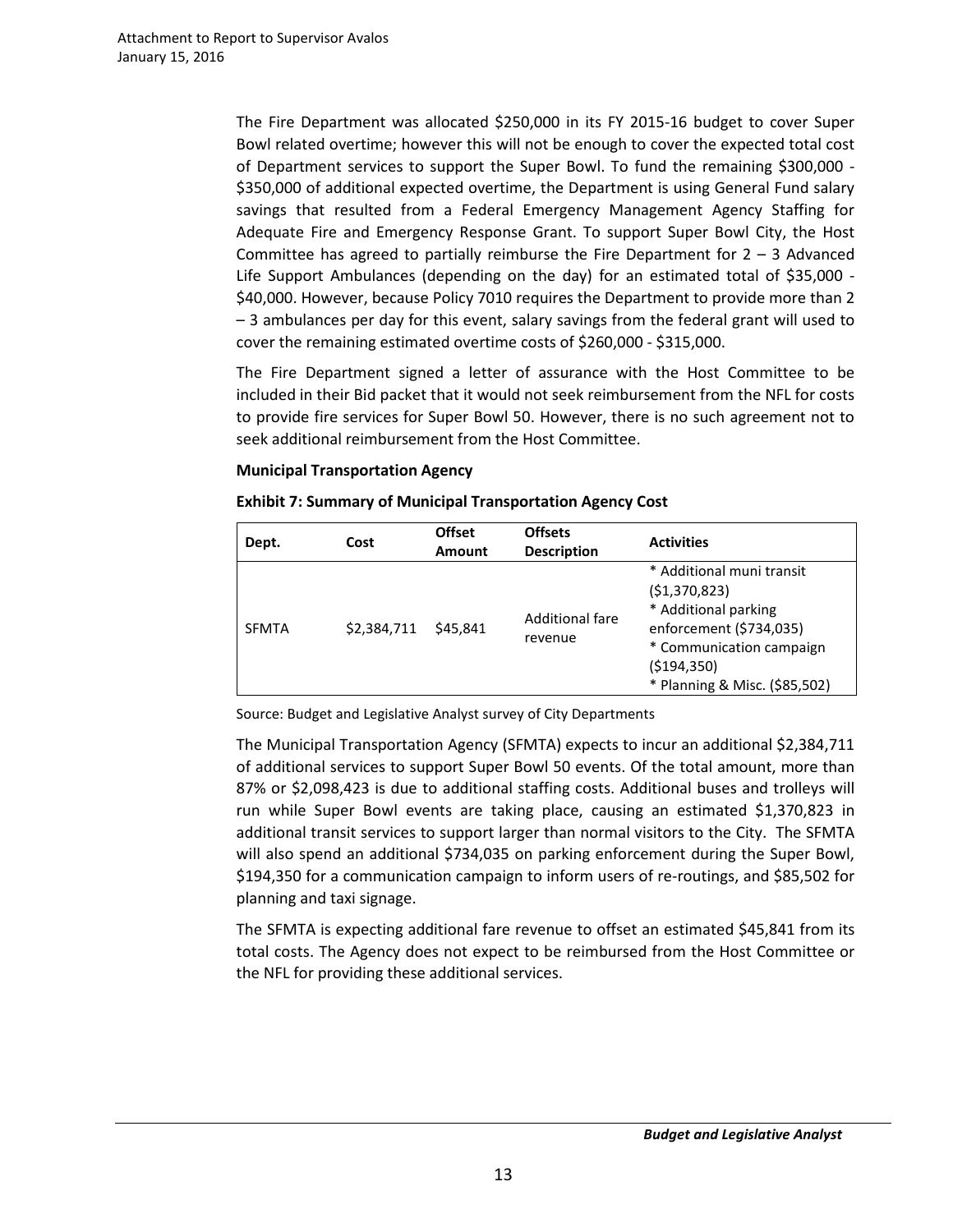## **Police Department**

| Dept.  | Cost                          | <b>Offset</b><br>Amount | <b>Offsets</b><br><b>Description</b> | <b>Activities</b>                                                            |
|--------|-------------------------------|-------------------------|--------------------------------------|------------------------------------------------------------------------------|
| Police | $$1,000,000 -$<br>\$1,500,000 | \$0                     | * Salary and<br>benefit savings      | * Additional law<br>enforcement for Super<br>Bowl City and NFL<br>Experience |

# **Exhibit 8: Summary of Police Department Costs**

Source: Budget and Legislative Analyst survey of City Departments

The Police Department did not provide information to the Budget and Legislative Analyst for this report on its staffing plan for the upcoming Super Bowl or information on how this plan compares to similar large special events. According to Ms. Carolyn Welch, Budget Manager of the Police Department, the Department is basing its overtime estimate on previous large events such as the World Series and Gay Pride Weekend.

According to Ms. Welch, due to the Super Bowl and other special events the Department's overtime costs will likely exceeds its overtime budget before the end of the fiscal year. However the Department has sufficient surplus in its overall General Fund allocation to cover these additional overtime costs. Ms. Welch expects the Department will seek re-appropriation approval from the Board of Supervisors to transfer a portion of its budgeted General Fund allocation to cover overtime costs. The transfer will most likely come from salary and fringe benefit savings.

The Police Department signed a letter of assurance with the Host Committee to be included in their Bid packet that it would not seek reimbursement from the NFL for costs to provide police services for Super Bowl 50. However, there is no such agreement not to seek additional reimbursement from the Host Committee.

#### **Moscone Center**

# **Exhibit 9: Summary of Costs for the Moscone Center**

| Dept.             | Cost      | <b>Offset</b><br><b>Amount</b> | <b>Offsets Description</b>         | <b>Activities</b>                                  |
|-------------------|-----------|--------------------------------|------------------------------------|----------------------------------------------------|
| Moscone<br>Center | \$700,000 | \$1,136,000                    | * Rents<br>* Concession<br>revenue | * Staging event space for<br><b>NFL Experience</b> |

Source: Budget and Legislative Analyst survey of City Departments

The NFL Experience is scheduled to take place in the Moscone Center. The City contracts with a private management company to operate the Moscone Center, a publicly owned convention space. As part of that arrangement, the City incurs non-General Fund operating costs, including staging the space, traffic control, and janitorial services. The City also receives non-General Fund revenue from convention center rents, food and beverage concession, provision of electrical and telecommunication services, as well as a portion of hotel tax within the Moscone Expansion District. These non-General Fund revenues are estimated to be \$1,360,000 or \$436,000 more than the cost of operating the space for this event.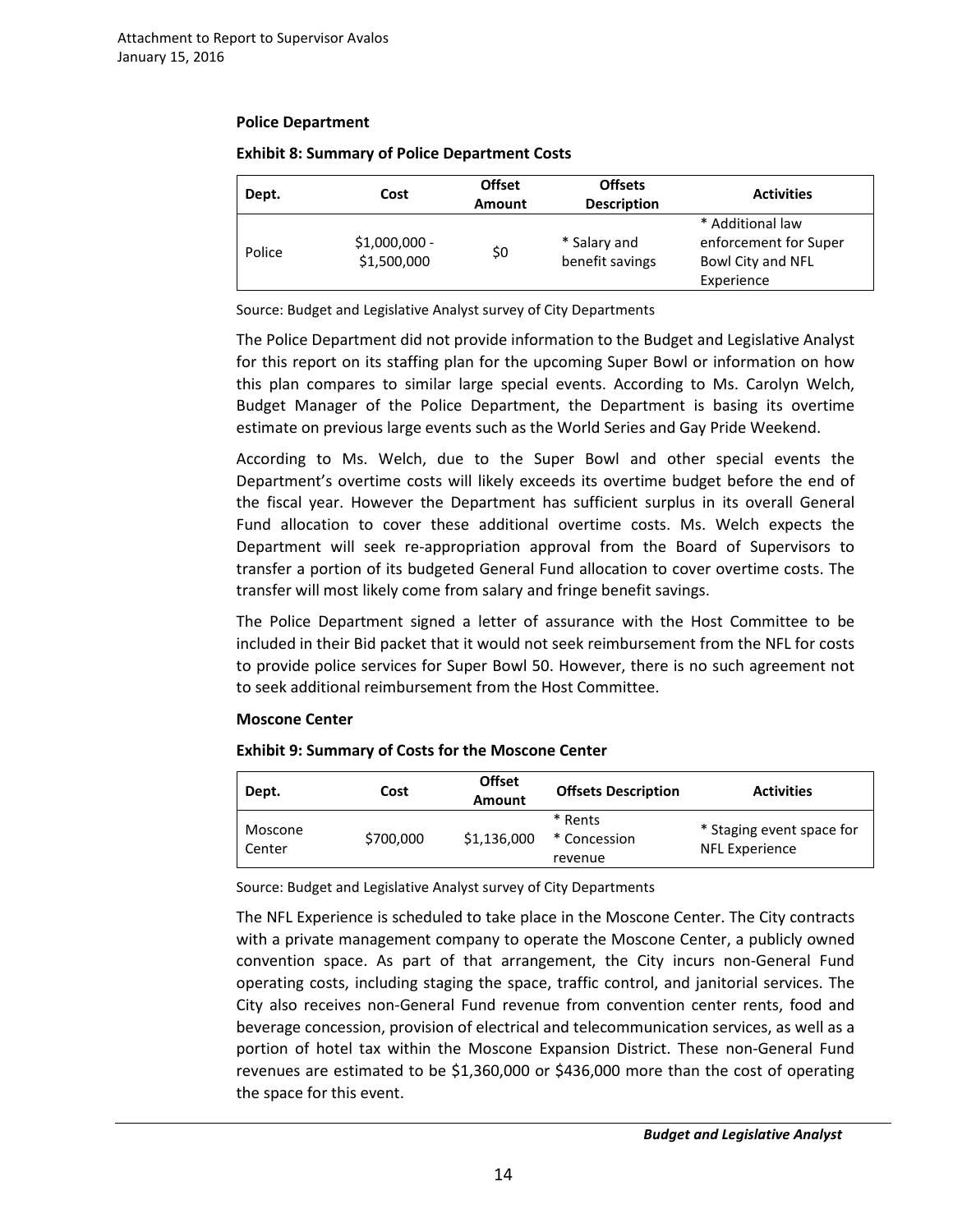#### **Department on the Status of Women**

| Dept.              | Cost     | <b>Offset</b><br>Amount | <b>Offsets Description</b>       | <b>Activities</b>                    |
|--------------------|----------|-------------------------|----------------------------------|--------------------------------------|
| Status of<br>Women | \$85,000 | \$0                     | * Salary savings from<br>FY14-15 | * Anti-human<br>trafficking campaign |

#### **Exhibit 10: Summary of Department on the Status of Women Costs**

Source: Budget and Legislative Analyst survey of City Departments

The Department on the Status of Women is using salary and benefits savings of \$85,000 to fund two contractors to fulfill an anti-human trafficking campaign. The salary and benefits savings is the result of a total of 12 months of salary and benefits savings between 2 vacancies. The campaign includes public outreach via bus signs and billboards, trainings for hotel and restaurant workers and the public, and translation of materials.

**Port** 

#### **Exhibit 11: Summary of Port Costs**

| Dept. | Cost     | <b>Offset</b><br><b>Amount</b> | <b>Offsets Description</b>                                                          | <b>Activities</b>                                           |
|-------|----------|--------------------------------|-------------------------------------------------------------------------------------|-------------------------------------------------------------|
| Port  | \$90,827 | \$145,165                      | * Rent of Port<br>property by SB50<br>* Participation rent<br>from existing tenants | * Staff time for special<br>events planning and<br>security |

Source: Budget and Legislative Analyst survey of City Departments

Several public and private events will take place on Port property. As a result, the Port will incur non-General Fund expenses related to special event planning and security staffing. The Port expects to recuperate these costs through non-General Fund revenues composed of rental income from Port property leased directly by the SB50 Host Committee, from participation rents from its existing tenants, an increase in parking meter revenues during the event, and from fees collected for staging of temporary cellular towers on Port property. The Port was unable to estimate the full value of the participation rent, therefore the \$145,165 represents a low-end estimate of the total offsetting non-General Fund revenues the Port expects to receive related to Super Bowl events.

#### **Department of Technology**

#### **Exhibit 12: Summary of Department of Technology Costs**

| Dept.                  | Cost     | <b>Offset</b><br><b>Amount</b> | <b>Offsets Description</b>                                               | <b>Activities</b>                                                                |
|------------------------|----------|--------------------------------|--------------------------------------------------------------------------|----------------------------------------------------------------------------------|
| Dept. of<br>Technology | \$68,928 | \$0                            | * Redirection of staff<br>time and resources<br>from planned<br>projects | * Oversee Host<br>Committee<br>connection to City<br>Fiber from Wifi<br>backhaul |

Source: Budget and Legislative Analyst survey of City Departments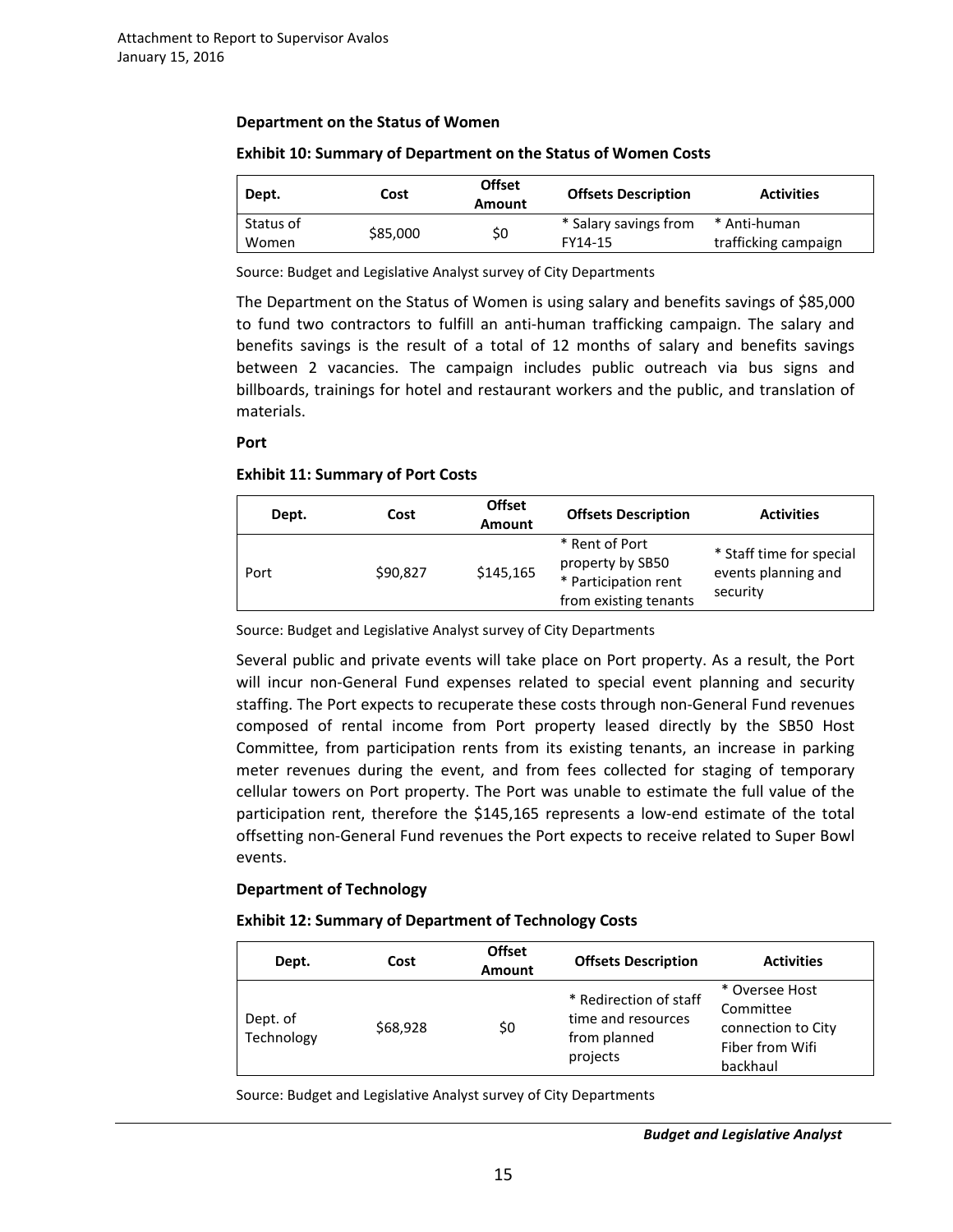The Department of Technology is overseeing engineering work of the Host Committee as it connects to the City Fiber network to provide backhaul Internet connectivity for a temporary wireless network for Super Bowl City. This will allow wireless users in Super Bowl City to connect to the internet via City Fiber.

The team overseeing the connections would otherwise be maintaining or expanding the City's fiber network or public safety communications system. The cost in Exhibit 12 represents approximately 420 work hours, thus projects to expand City Fiber or maintain the public safety communication system have been delayed proportionally.

# **Recreation and Park Department**

| <b>Exhibit 13: Summary of Recreation and Park Department Costs</b> |
|--------------------------------------------------------------------|
|--------------------------------------------------------------------|

| Dept.           | Cost     | <b>Offset</b><br><b>Amount</b> | <b>Offsets Description</b>                                 | <b>Activities</b>                                     |
|-----------------|----------|--------------------------------|------------------------------------------------------------|-------------------------------------------------------|
| Rec and<br>Park | \$64.257 | \$106,456                      | * Reimbursement<br>from Host<br>Committee<br>* Permit fees | * Labor costs to stage parks for<br>events (\$64,257) |

Source: Budget and Legislative Analyst survey of City Departments

The Recreation and Parks Department is in charge of approving permits for Super Bowl events to take place in public parks and preparing parks for these events. The main cost associated with this activity is staff time, which the Department estimates will cost a total of \$64,257. Staff time includes activities such as park patrol, grounds keeping, gardening, and electrician services.

The Department has two sources of offsetting revenues. The Host Committee has agreed to reimburse the Department for approved staff time related to public Super Bowl 50 events. In addition, the Department will collect \$41,467 in permits fees for use of Beach Chalet and Marina Green for Super Bowl 50 events, as well as \$732 to host large "50"s in the Palace of Fine Arts, Alamo Square, and Twin Peaks. The Department expects to collect additional permit revenue for use of Union Square, however the details of the event are not final and therefore no permit fee estimates are available for this report.

The Department waived permit fees for use of Justin Herman Plaza and Sue Bierman Park for Super Bowl City. According to the Department's Director of Property Management, Permits and Reservations, the Department considers Super Bowl City a City-sponsored event and therefore waived permit fees. The Department similarly waived permit fees for the reviewing stand for Chinese New Year's Parade, Fleet Week, the use of Civic Center for the Giants parades, the use of Civic Center for the 50th Anniversary of City Hall and parks for spectators for the America's Cup. The Budget and Legislative Analyst estimates that the Department would have received \$58,077 had it charged for use of public parks for Super Bowl City. The Department was unable to provide permits for Super Bowl City for this report, as the scope of the event was still being finalized.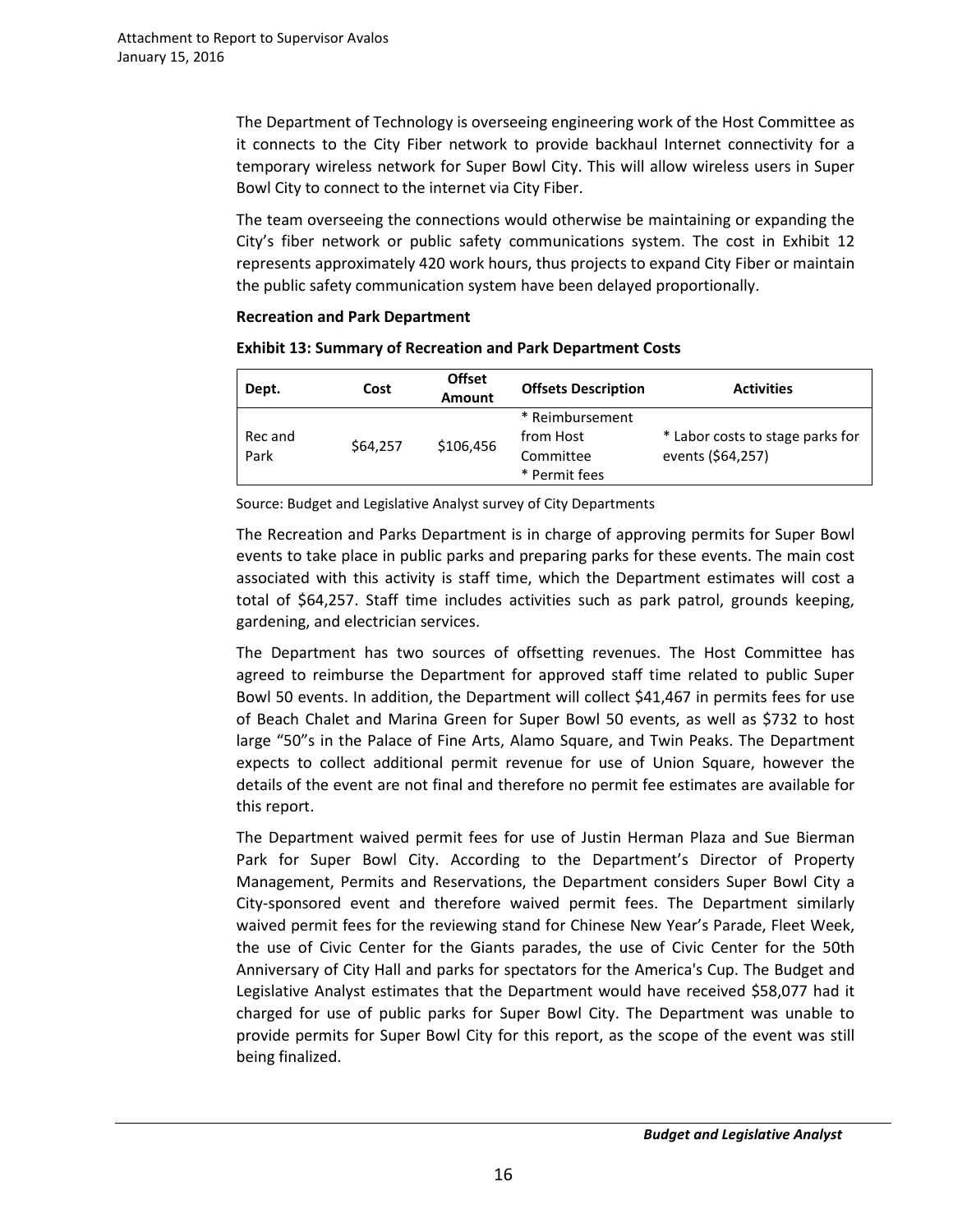# **Department of Emergency Management**

| Dept.                   | Cost     | <b>Offset</b><br><b>Amount</b> | <b>Offsets Description</b>                                       | <b>Activities</b>                                 |
|-------------------------|----------|--------------------------------|------------------------------------------------------------------|---------------------------------------------------|
| Emergency<br>Management | \$57,843 | \$0                            | * No offsetting revenues;<br>Dept. received budget<br>allocation | * Temp. Planner<br>to coordinate<br>City services |

## **Exhibit 14: Summary of Emergency Management Costs**

Source: Budget and Legislative Analyst survey of City Departments

The Department of Emergency Management requested a budget allocation to pay for a temporary planner to coordinate City services for Fleet Week and for the Super Bowl. The Department reported that half of those labor costs totaling \$57,833 are dedicated to planning for Super Bowl 50. To prepare for the Super Bowl, the Department has managed seven citywide planning meetings and workshops to test City plans against expected and worst case scenarios.

The Department of Emergency Management signed a letter of assurance with the Host Committee to be included in their Bid packet that it would not seek reimbursement from the NFL for costs to provide emergency services for Super Bowl 50. However, there is no such agreement not to seek additional reimbursement from the Host Committee.

# **Department of Public Works**

# **Exhibit 15: Summary of Public Works Costs**

| Dept.               | Cost     | <b>Offset</b><br><b>Amount</b> | <b>Offsets Description</b>                                                                                               | <b>Activities</b>                                                    |
|---------------------|----------|--------------------------------|--------------------------------------------------------------------------------------------------------------------------|----------------------------------------------------------------------|
| <b>Public Works</b> | \$38,447 | \$0                            | * \$29,305 from the<br><b>Human Service Agency</b><br>via Public Service<br>Trainee program (still<br>General Fund cost) | * Labor costs to<br>clean City streets<br>and other public<br>spaces |

Source: Budget and Legislative Analyst survey of City Departments

As shown in Table 14, the Public Works Department is expecting to incur an estimated \$38,447 in labor costs to clean City streets and other public spaces around Super Bowl City and the NFL Experience. The Human Services Agency is funding \$29,305 of the total estimated \$38,477 through its Public Service Trainee program. This program provides employment opportunities for Human Services Agency clients at the Department of Public Works and the Recreation and Parks Department.